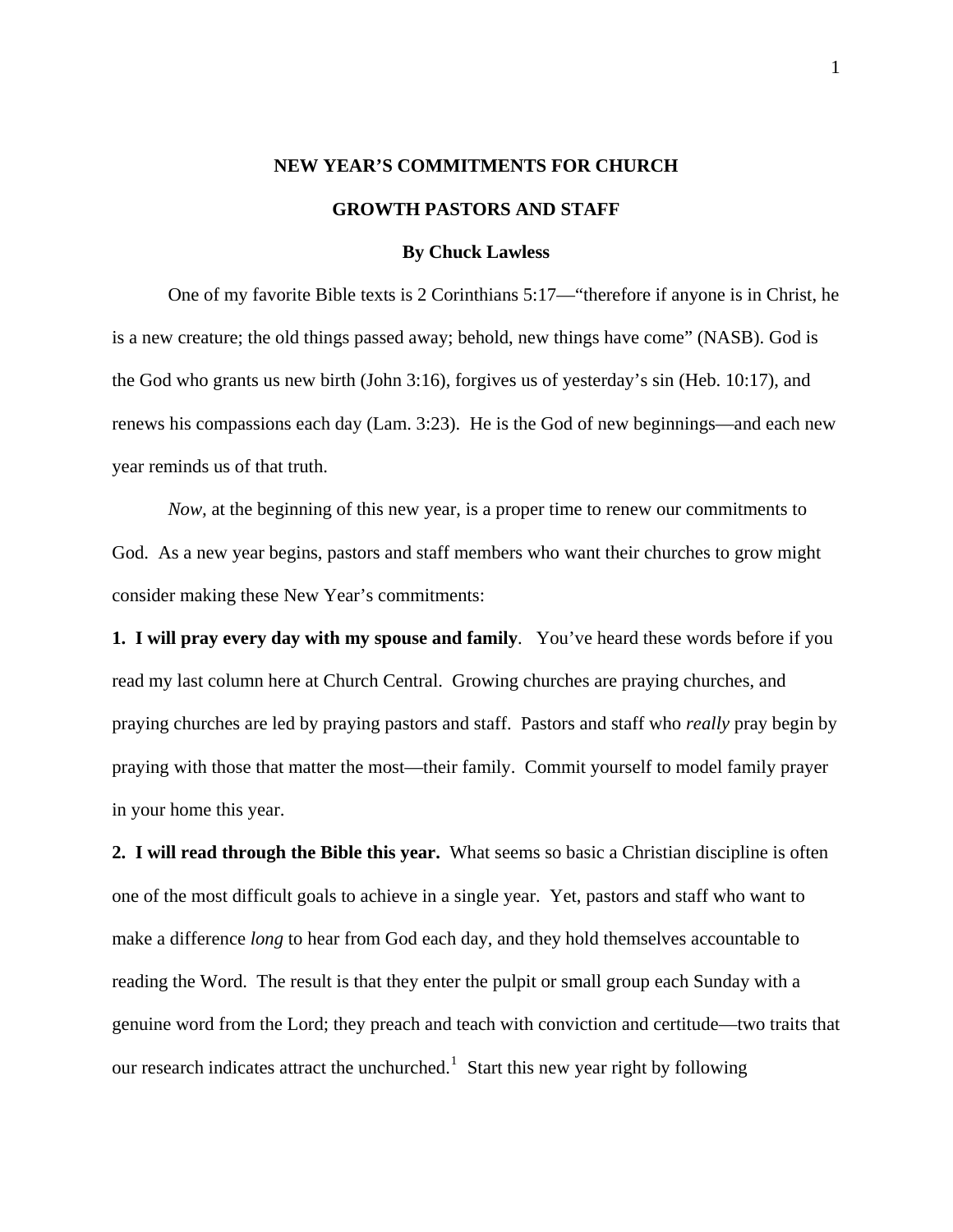a workable annual Bible reading plan, perhaps one found under "Bible Study Tools" at [www.crosswalk.com.](http://www.crosswalk.com/)

**3. I will memorize one scripture verse each week.** The great preacher Charles Spurgeon spoke this challenge about knowing God's Word: "I commend to you, then, the hiding of God's Word in your heart, the pondering of it in your minds. . . . Be rooted and grounded and established in its teaching and saturated in its spirit. . . . Take the Word as your chosen weapon of war."<sup>[2](#page-3-1)</sup> Genuine church growth involves a spiritual battle, and you can rest assured that the enemy will strike churches that really want to grow. Only the best armed pastors and staff are ready for that battle. Memorize the Word, and have that weapon ready when the enemy seeks to discourage and defeat you.

**4. I will honestly evaluate my church's growth throughout the year.** When the church isn't growing, how easy it is to blame the non-growth on lazy church members or a difficult harvest field. Perhaps more insidiously, how quickly we become comfortable when our churches *do*  grow, but that growth is only from "swapping sheep" with other congregations. Even in my own evangelical denomination, thousands of churches reached no lost persons last year—while some of those, I'm certain, still grew numerically. This year, be willing to lead your church to ask the hard question, "Is God using our church to reach non-believers?" If he is not, pray that the Word of the Lord would spread rapidly through the ministry of your church (2 Thess. 3:1).

**5. I will speak about God to someone each day.** Most of us will be better witnesses for God if we simply speak about him *more often to anyone*—including other believers. For example, respond with a word about God's goodness to you when someone asks, "How are you?" Call a friend and rejoice together when God answers prayer. Steer conversations with your barber or your banker to God's blessings in your life. At the end of the day, tell your spouse about the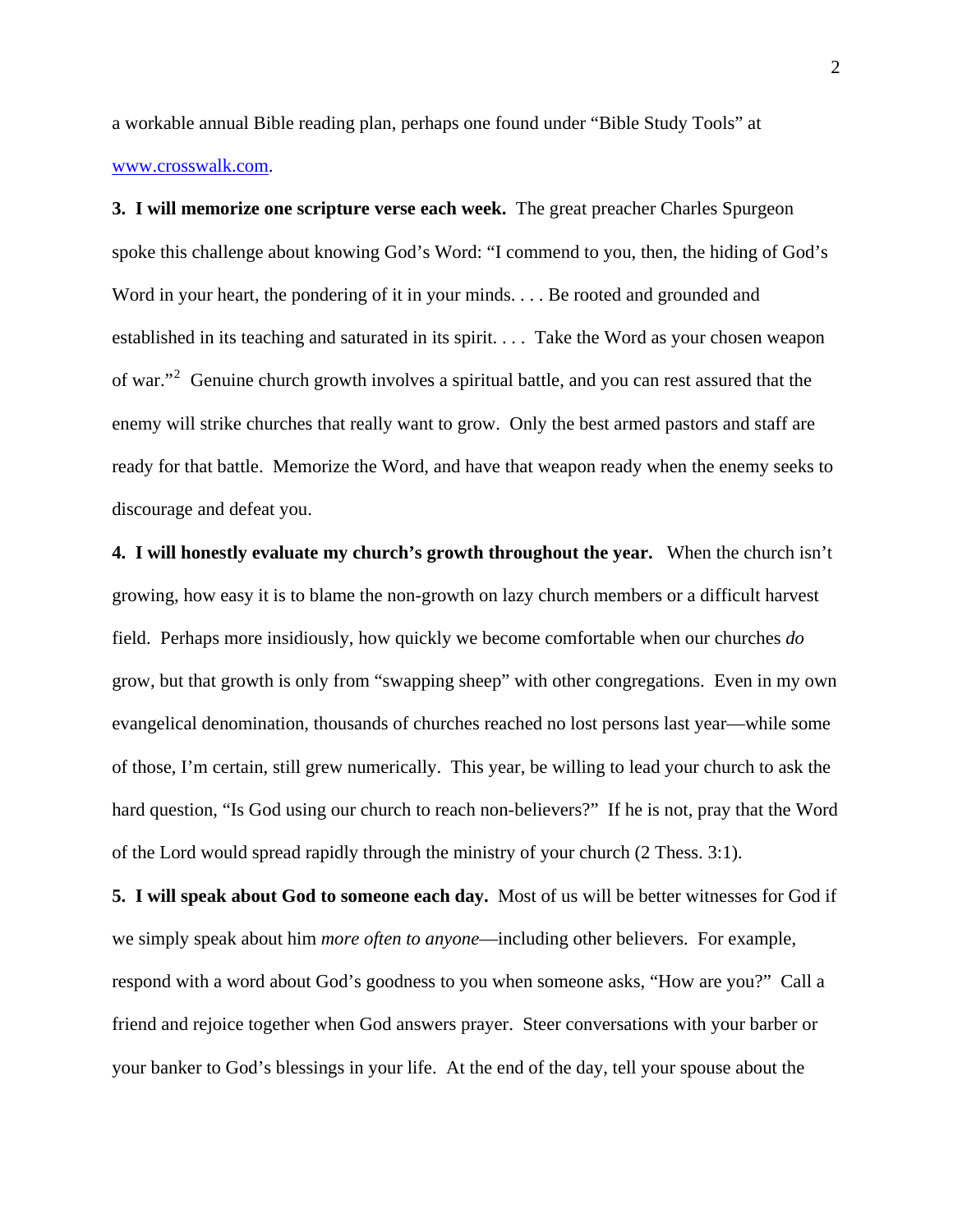evidence of God's presence throughout your workday. Simply talk of his righteousness all day long (Psa. 71:24), and witnessing to non-believers will come much more naturally.

## **6. I will seek opportunities to share my faith weekly.** One word—*intentionality*—

characterizes the thousands of growing churches that we have studied through the Billy Graham School of Missions, Evangelism and Church Growth. These churches intentionally train believers to witness, invite non-believers to church, graciously welcome them when they come, and share the saving gospel with them. More specifically, pastors of these churches intentionally plan personal evangelism into their schedules.<sup>[3](#page-3-1)</sup> If you want your church to grow in the new year, lead intentionally to share the gospel at least once a week. Pray and watch for God-given opportunities, and don't miss the open doors (Col. 4:2-4).

**7. I will personally disciple at least four believers this year.** God most often blesses churches with new growth when they are prepared to disciple the new believers. For most churches, though, this task of discipleship is overwhelming—unless we remember that biblical discipleship follows the mentoring pattern of Jesus and Paul. Effective discipling begins with pastors and staff members who intentionally mentor other believers. The task is time-consuming and at times energy-draining, but *not* discipling is not an option. Commit in this new year to mentor at least four believers, perhaps working with two for six months at a time.

## **Anything New for This New Year?**

Am I suggesting anything new in these New Year's commitments for church growth pastors and staff in this new year? I doubt it—but that's precisely the point. Healthy church growth is not first about new techniques and strategies. Rather, it is about leaders who genuinely walk with God, deeply love his Word, faithfully and passionately share the gospel, and invest